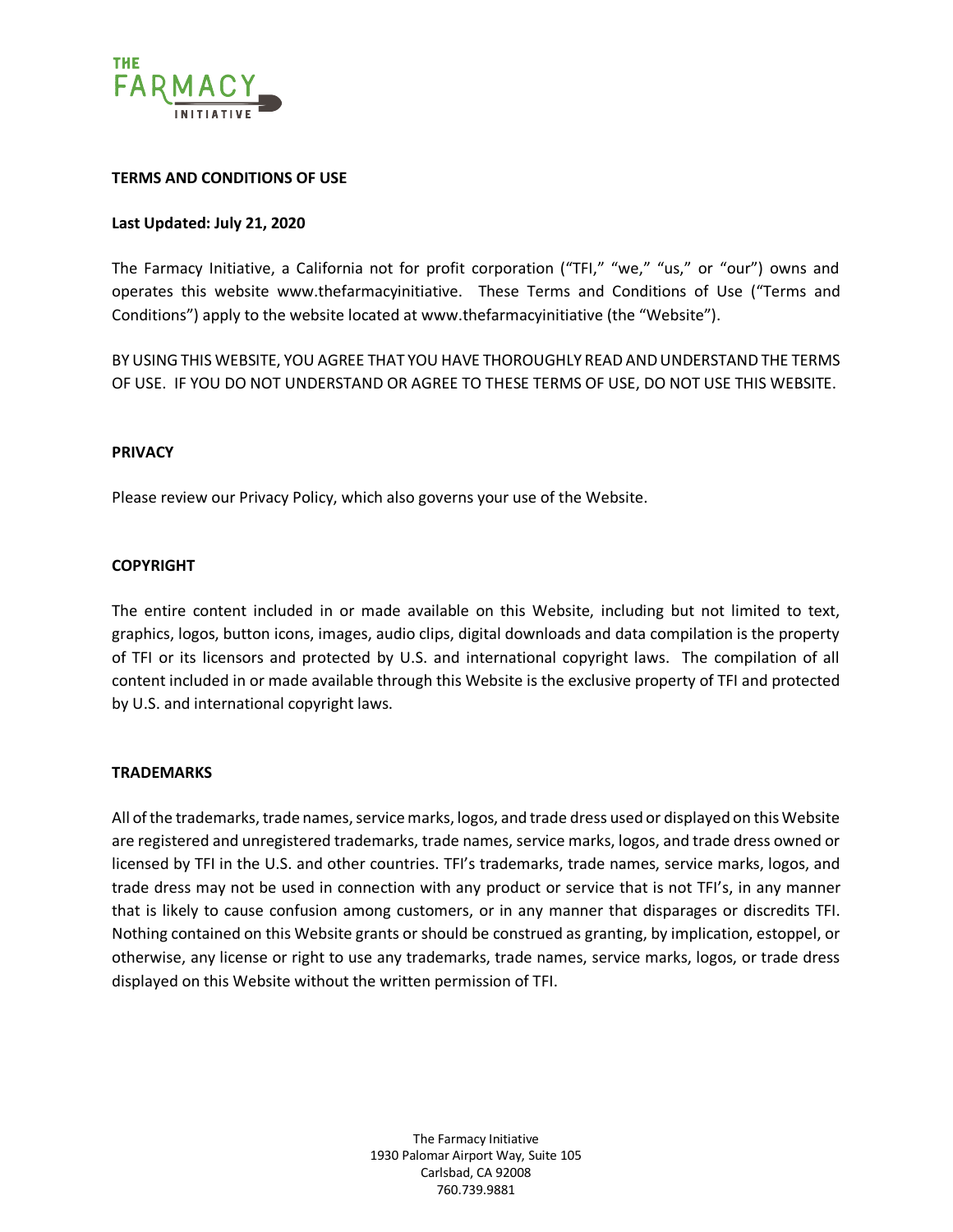

#### **SERVICE DESCRIPTIONS, INFORMATION, AND CONTENT**

TFI provides descriptions of the service on the Website. TFI attempts to be as accurate as possible. However, TFI does not warrant that the information or other content, are accurate, complete, reliable, current, or error-free. It is your responsibility to verify information or other content.

## **DISCLAIMER OF WARRANTIES**

THE INFORMATION, CONTENT, AND SERVICES INCLUDED ON THE WEBSITE ARE PROVIDED "AS IS" AND WITHOUT ANY WARRANTIES OF ANY KIND INCLUDING WARRANTIES OF MERCHANTABILITY, FITNESS FOR A PARTICULAR PURPOSE, OR NON-INFRINGEMENT OF INTELLECTUAL PROPERTY. TFI DOES NOT WARRANT THE ACCURACY OR COMPLETENESS OF THE INFORMATION, CONTENT OR SERVICES INCLUDED ON THE WEBSITE. YOU EXPRESSLY AGREE THAT YOUR USE OF THE WEBSITE IS AT YOUR SOLE RISK.

## **LIMITATION OF LIABILITY**

TO THE FULL EXTENT PERMISSIBLE BY LAW, TFI, AND ITS LICENSORS AND THEIR RESPECTIVE OFFICERS, DIRECTORS, EMPLOYEES, SHAREHOLDERS, AFFILIATES, AGENTS, SUCCESSORS, OR ASSIGNS SHALL NOT BE LIABLE FOR ANY DAMAGES OF ANY KIND ARISING FROM THE USE OF ANY INFORMATION, CONTENT, AND SERVICES INCLUDED ON THE WEBSITE OR ANYTHING ELSE MADE AVAILABLE TO YOU THROUGH THE WEBSITE, BUT NOT LIMITED TO DIRECT, INDIRECT, INCIDENTAL, PUNITIVE, AND CONSEQUENTIAL DAMAGES (INCLUDING, WITHOUT LIMITATION, THOSE RESULTING FROM LOST PROFITS, LOST DATA OR BUSINESS INTERRUPTION) WHETHER BASED ON WARRANTY, CONTRACT, TORT OR ANY OTHER LEGAL THEORY AND WHETHER OR NOT ADVISED OF THE POSSIBILITY OF SUCH DAMAGES. TFI assumes no responsibility, or will be liable, for any damages to, or any viruses that may infect, your computer, telecommunication equipment, or other property caused by or arising from your access to, use of, or browsing this Website, or your downloading of any information or materials from this Website.

In the event of any problem with this Website or any content, you agree that your sole remedy is to cease using this Website.

#### **THIRD PARTY LINKS**

In an attempt to provide increased value to our visitors, TFI may link to sites operated by third parties. TFI has no control over these linked sites, all of which have separate terms and conditions of use and privacy and data collection practices, independent of TFI. These linked sites are only for your convenience and therefore you access them at your own risk. TFI is not responsible for any content, materials or other information located on or accessible from any other website.

> The Farmacy Initiative 1930 Palomar Airport Way, Suite 105 Carlsbad, CA 92008 760.739.9881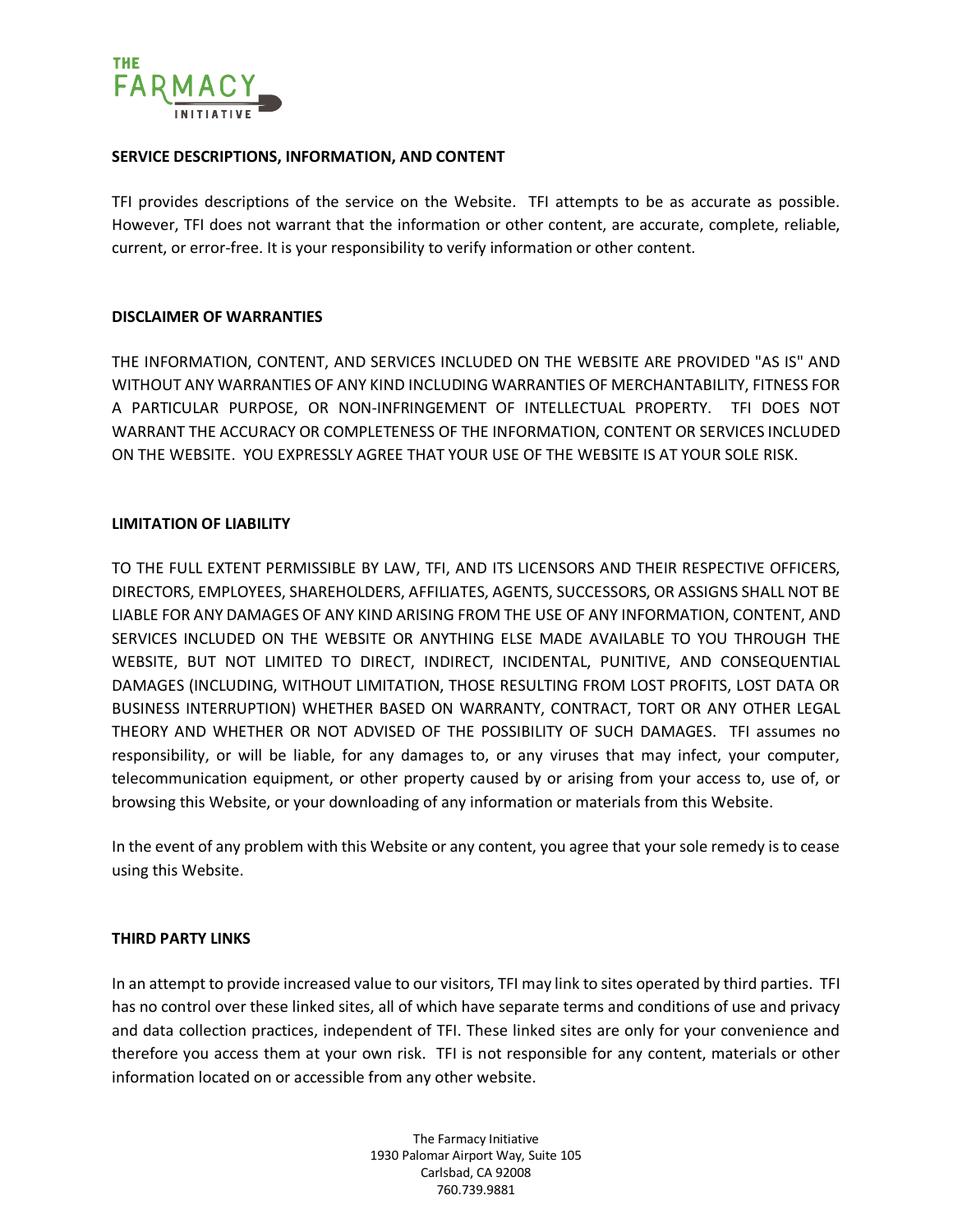

## **LINKING TO TFI'S WEBSITE**

Creating or maintaining any link from another website to any page on this Website without our prior written permission is prohibited. Running or displaying this Website or any information or material displayed on this Website in frames or through similar means on another website without our prior written permission is prohibited. Any permitted links to this Website must comply will all applicable laws, rule and regulations.

## **NOTICE AND PROCEDURE FOR MAKING CLAIMS OF INTELLECTUAL PROPERTY INFRINGEMENT**

If you believe that your intellectual property rights have been infringed, please submit your complaint via email to legal@thefarmacyinitiative.com. You may report all types of intellectual property claims including, but not limited to, copyright, trademark, and patent claims.

#### **DISPUTES**

If you engage in any unlawful or impermissible use of the Website, TFI may terminate or block your ability to use the Website at any time. Any violation by you of these Terms and Conditions will constitute an unlawful and unfair business practice and will cause irreparable harm to TFI for which monetary damages would be inadequate. You consent to TFI obtaining any injunctive or equitable relief should we deem such action to be necessary or appropriate in such circumstances. These remedies are in addition to any other remedies that TFI may have at law or in equity. If TFI takes any legal action against you as a result of your violation of these Terms and Conditions, TFI shall be entitled to recover from you, and you shall be obligated to pay, all reasonable attorneys' fees and costs of such action in addition to any other relief granted to TFI.

Any dispute or claim relating in any way to your use of the Website shall be resolved by binding arbitration, rather than in court, except that TFI is not required to arbitrate any dispute in which it seeks equitable and other relief for the alleged unlawful use, infringement, or misappropriation of its copyrights, trademarks, trade names, logos, trade secrets, or patents.

To begin an arbitration proceeding, you must send a letter requesting arbitration and describing your claim to The Farmacy Initiative, Attention: Legal Department, 1930 Palomar Point Way, #105, Carlsbad, CA 92008 and via e-mail to legal@thefarmacyinitiative.com. The arbitration will be conducted by the American Arbitration Association (AAA) under its rules, including the AAA's Supplementary Procedures for Consumer-Related Disputes. The AAA's rules are available at www.adr.org or by calling 1-800-778-7879. Payment of all filing, administration and arbitrator fees will be governed by the AAA's rules.

> The Farmacy Initiative 1930 Palomar Airport Way, Suite 105 Carlsbad, CA 92008 760.739.9881